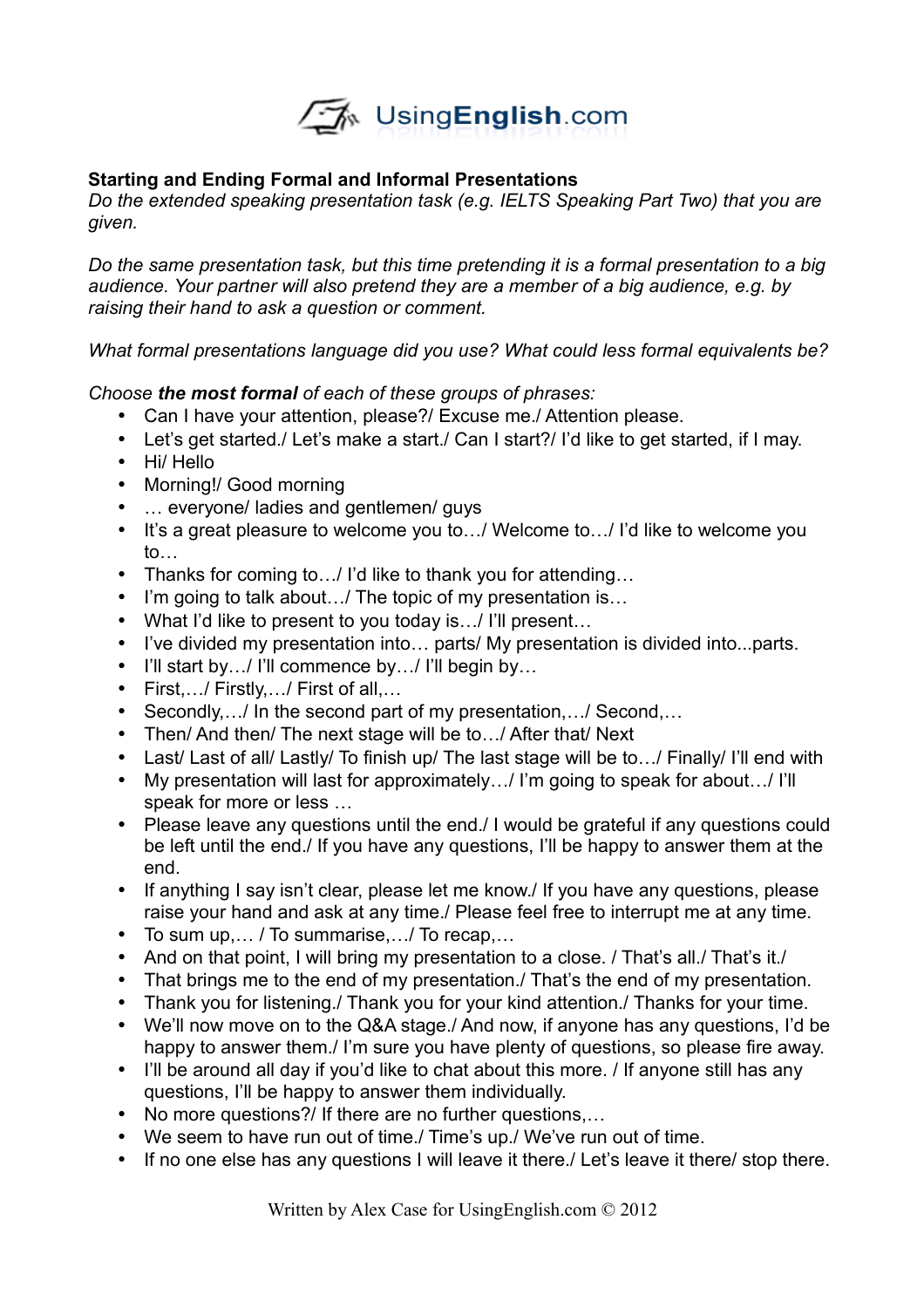# √A UsingEnglish.com

#### *What are the general patterns of formal and informal language?*

*Divide the phrases above into those near the beginning and end of a presentation by drawing a line across the list.*

*Divide the phrases above into smaller sections by function, e.g. "Greetings", in the same way.*

*Add these headings to the sections above. (They are in the same order).*

- Getting people's attention/ Starting the introduction
- Greeting
- Thanking/ Welcoming
- Giving the topic
- Explaining structure/ Explaining content
- Talking about time
- Explaining when to ask questions
- Summarising
- Ending the main body of the presentation
- Thanking at the end
- Inviting questions at the end
- Ending the questions

*Could you add any more parts to the beginning and end of the presentation?*

*Compare with the list under the fold.*

*-----------------------------*

# **Starting**

Introducing yourself Explaining your aim Checking visuals and sound Giving a hook Showing awareness of the audience/ Connecting with the audience

#### **Ending**

Giving sources of further information **Concluding** 

*What's the difference between these?* A summary/ A conclusion A topic/ A title A topic/ An aim

*Try to think of a selection of formal and informal phrases for each of the functions above.*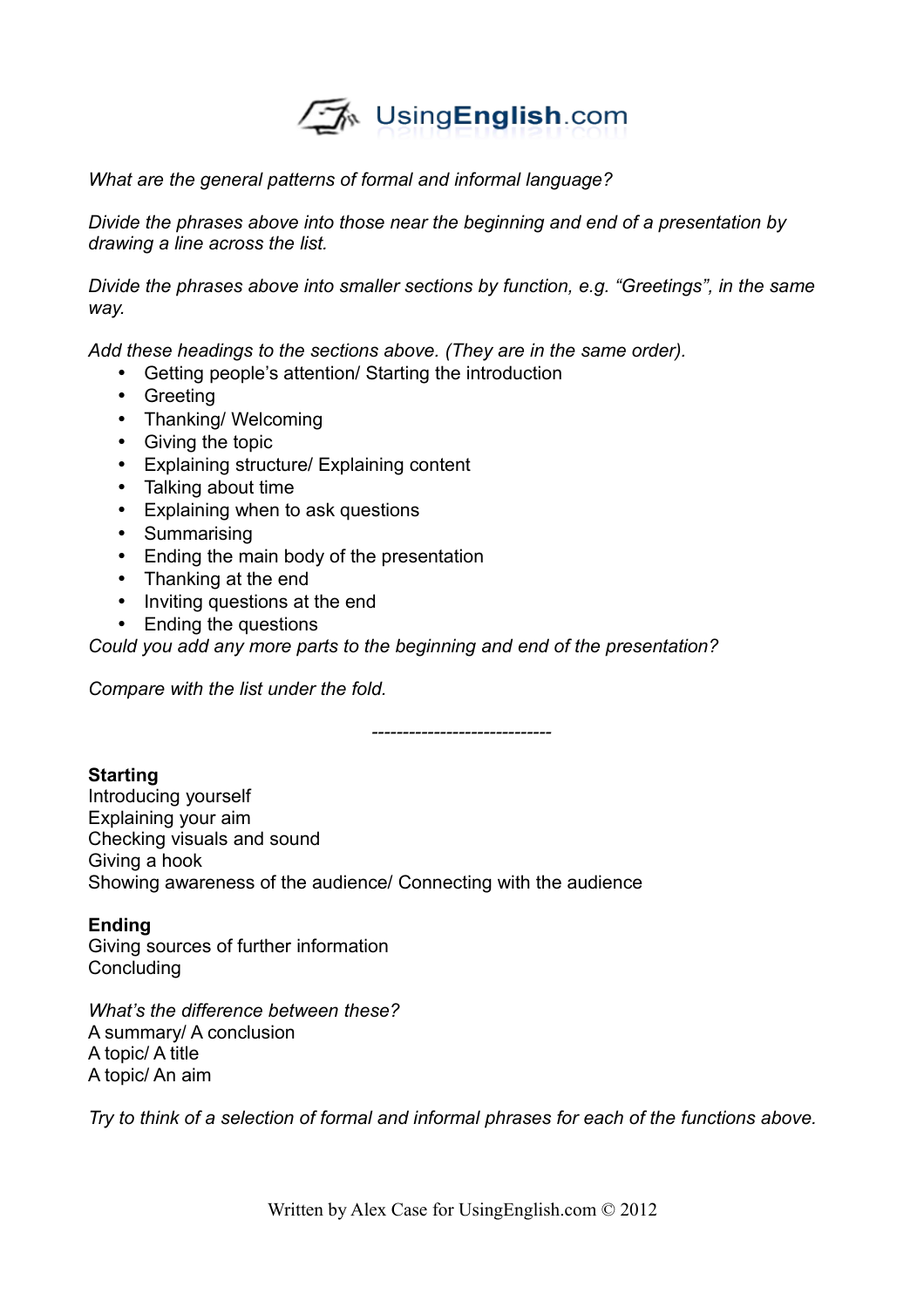

## **Formal and informal presentations Formality roleplay cards**

*Do your presentation at the level of formality of the card you are given. Can your partner guess what level of formality you were aiming at?*

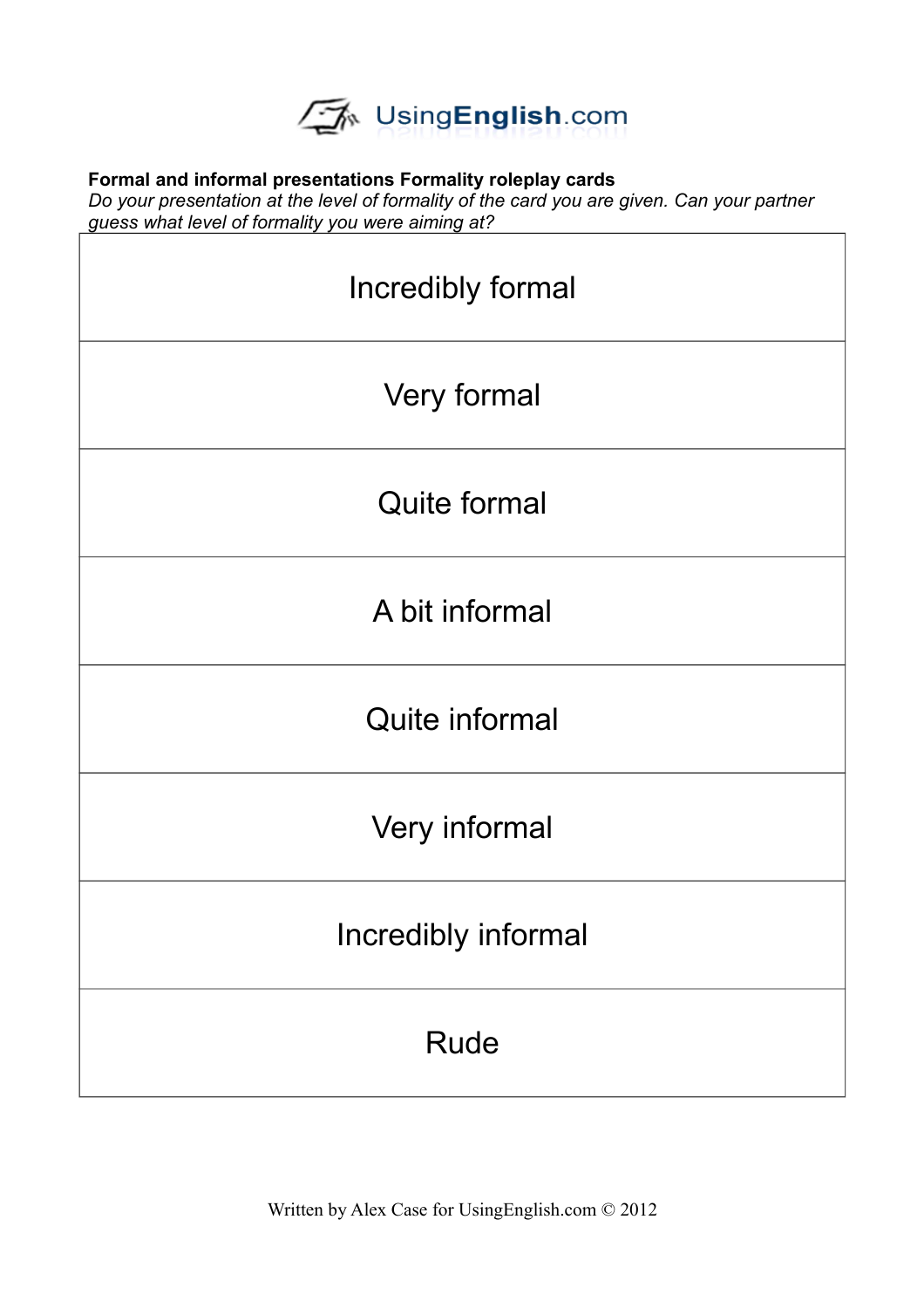

#### **Formal and informal presentations Answer Key Part One Getting people 's attention/ Starting the introduction**

**Can I have your attention, please?**/ Excuse me./ Attention please.

Let's get started./ Let's make a start./ Can I start?/ **I'd like to get started, if I may.**

# **Greeting**

#### Hi/ **Hello**

Morning!/ **Good morning**

… everyone/ **ladies and gentlemen**/ guys

## **Thanking/ Welcoming**

**It's my great pleasure to welcome you to…**/ Welcome to…/ I'd like to welcome you to… Thanks for coming to this presentation/ **I'd like to thank you for attending this**

## **presentation**

# **Giving the topic**

I'm going to talk about…/ **The topic of my presentation is…**

**What I'd like to present to you today is…**/ I'll present…

# **Explaining structure/ Explaining content**

I've divided my presentation into… parts/ **My presentation is divided into...parts.**

I'll start by…/ **I'll commence by…**/ I'll begin by…

First,…/ **Firstly,…**/ First of all,…

Secondly,…/ In **the second part of my presentation,…**/ Second,…

Then/ And then/ **The next stage will be to…/** After that/ Next

Last/ Last of all/ Lastly/ To finish up/ **The last stage will be to…**/ Finally/ I'll end with  **Talking about time**

**My presentation will last for approximately…**/ I'm going to speak for about…/ I'll speak for more or less

# **Explaining when to ask questions**

Please leave any questions until the end./ **I would be grateful if any questions could be left until the end.**/ If you have any questions, I'll be happy to answer them at the end. If anything I say isn't clear, please let me know./ If you have any questions, please raise your hand and ask at any time./ **Please feel free to interrupt me at any time**. **Summarising**

To sum up,… / **To summarise,…**/ To recap,…

# **Ending the main body of the presentation**

And on that point, I will bring my presentation to a close. / That's all./ That's it./ **That brings me to the end of my presentation**./ That's the end of my presentation.  **Thanking at the end**

Thank you for listening./ **Thank you for your kind attention**./ Thanks for your time.  **Inviting questions at the end**

We'll now move on to the Q&A stage./ **And now, if anyone has any questions, I'd be happy to answer them**./ I'm sure you have plenty of questions, so please fire away.  **Ending the questions**

I'll be around all day if you'd like to chat about this more. / **If anyone still has any questions, I'll be happy to answer them individually.**

No more questions?/ **If there are no further questions,…**

**We seem to have run out of time.**/ Time's up./ We've run out of time.

**If no one else has any questions I will leave it there**./ Let's leave it there/ stop there.